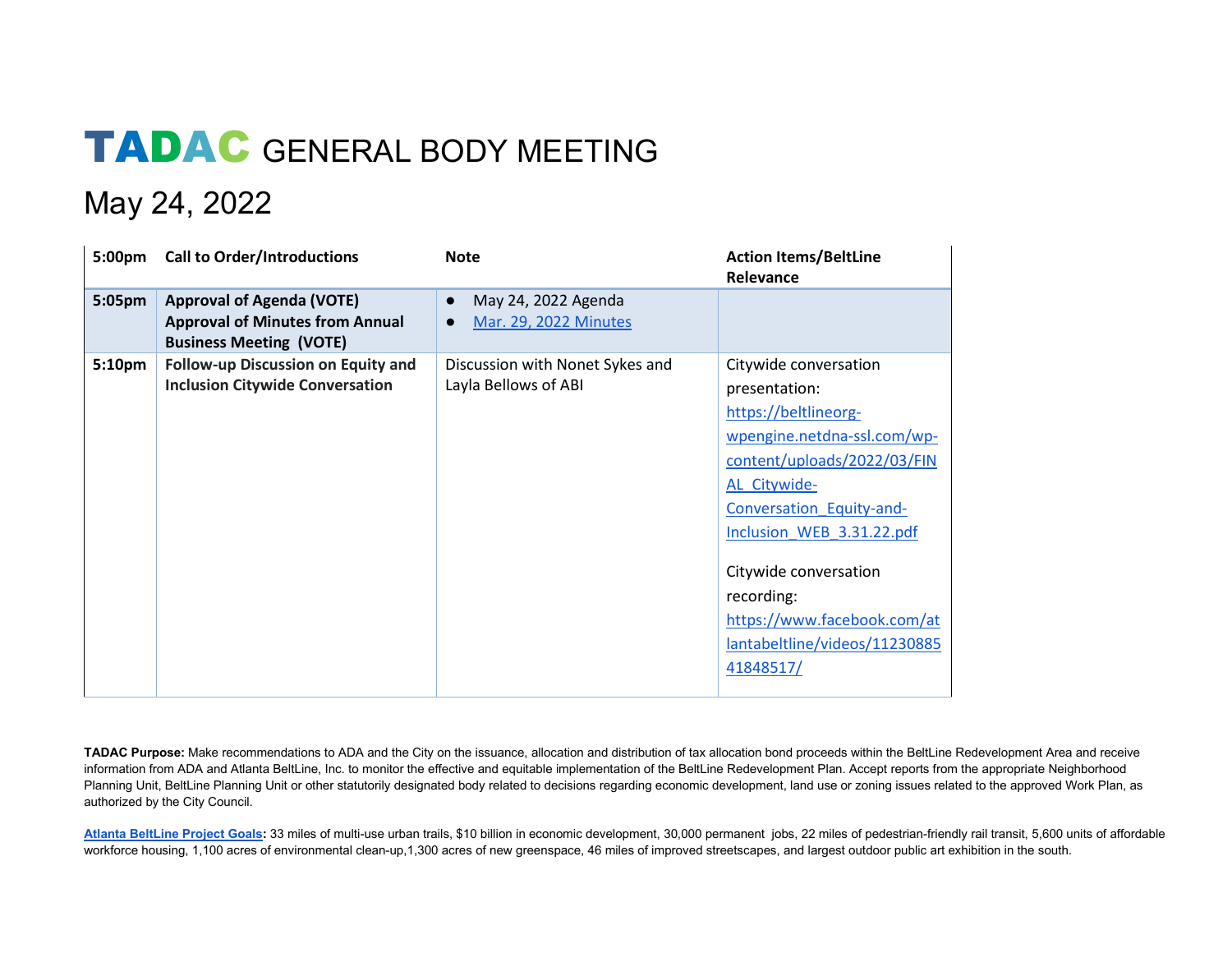| 5:30pm | <b>Subcommittee Updates, Goals and</b><br>Meetings - VOTE on adopting 2022<br><b>Goals</b> | Development Subcommittee<br>Stephanie and David, Co-<br>$\circ$<br>Chairs<br><b>Finance Subcommittee</b><br>$\bullet$<br>Gabriel and Ken, Co-<br>$\circ$<br>Chairs<br><b>Executive Committee</b><br>Alex, Chair<br>$\circ$<br>Mat, Vice Chair<br>$\circ$<br>Jared, Parliamentarian<br>$\Omega$<br>Sagirah and Laura, Co-<br>$\Omega$<br>Secretaries<br>For a full list of TADAC members and<br>their committees, see the Resource<br><b>Guide and Contact List</b> | <b>TADAC Exec. Committee</b><br>and leadership are<br>introduced, TADAC<br>Members know which<br>committees they serve on;<br>new members identify a<br>committee to serve on;<br><b>2022 TADAC GOALS</b><br>*pending approval by<br>subcommittee's |
|--------|--------------------------------------------------------------------------------------------|--------------------------------------------------------------------------------------------------------------------------------------------------------------------------------------------------------------------------------------------------------------------------------------------------------------------------------------------------------------------------------------------------------------------------------------------------------------------|-----------------------------------------------------------------------------------------------------------------------------------------------------------------------------------------------------------------------------------------------------|
| 5:40pm | <b>ABI and DRC Updates</b>                                                                 | <b>Updates on BeltLine</b><br>$\bullet$<br>implementation and news<br>Design and Construction<br>$\bullet$<br>Updates-April<br>NW trail etc.<br>$\bigcap$<br>Mar.-Apr. 2022 DRC Meeting<br>Recap                                                                                                                                                                                                                                                                   | Nathan Soldat and Beth<br>McMillan, ABI                                                                                                                                                                                                             |
| 6:00pm | <b>New Business</b>                                                                        | Virtual v. In-Person Meetings<br>$\bullet$<br>Updating by-laws - Mat<br>$\circ$<br>and Jared<br><b>FY23 Budget Recommendations</b><br>$\bullet$<br>Recap<br><b>New Funding</b><br>$\bullet$<br>Cox Foundation \$30M<br>$\circ$<br>donation for NW Trail                                                                                                                                                                                                            | Update on in-person<br>$\bullet$<br>meetings and drafting of<br>revisions to by-laws to<br>include hybrid (virtual and<br>in-person) meeting<br>attendance                                                                                          |

**TADAC Purpose:** Make recommendations to ADA and the City on the issuance, allocation and distribution of tax allocation bond proceeds within the BeltLine Redevelopment Area and receive information from ADA and Atlanta BeltLine, Inc. to monitor the effective and equitable implementation of the BeltLine Redevelopment Plan. Accept reports from the appropriate Neighborhood Planning Unit, BeltLine Planning Unit or other statutorily designated body related to decisions regarding economic development, land use or zoning issues related to the approved Work Plan, as authorized by the City Council.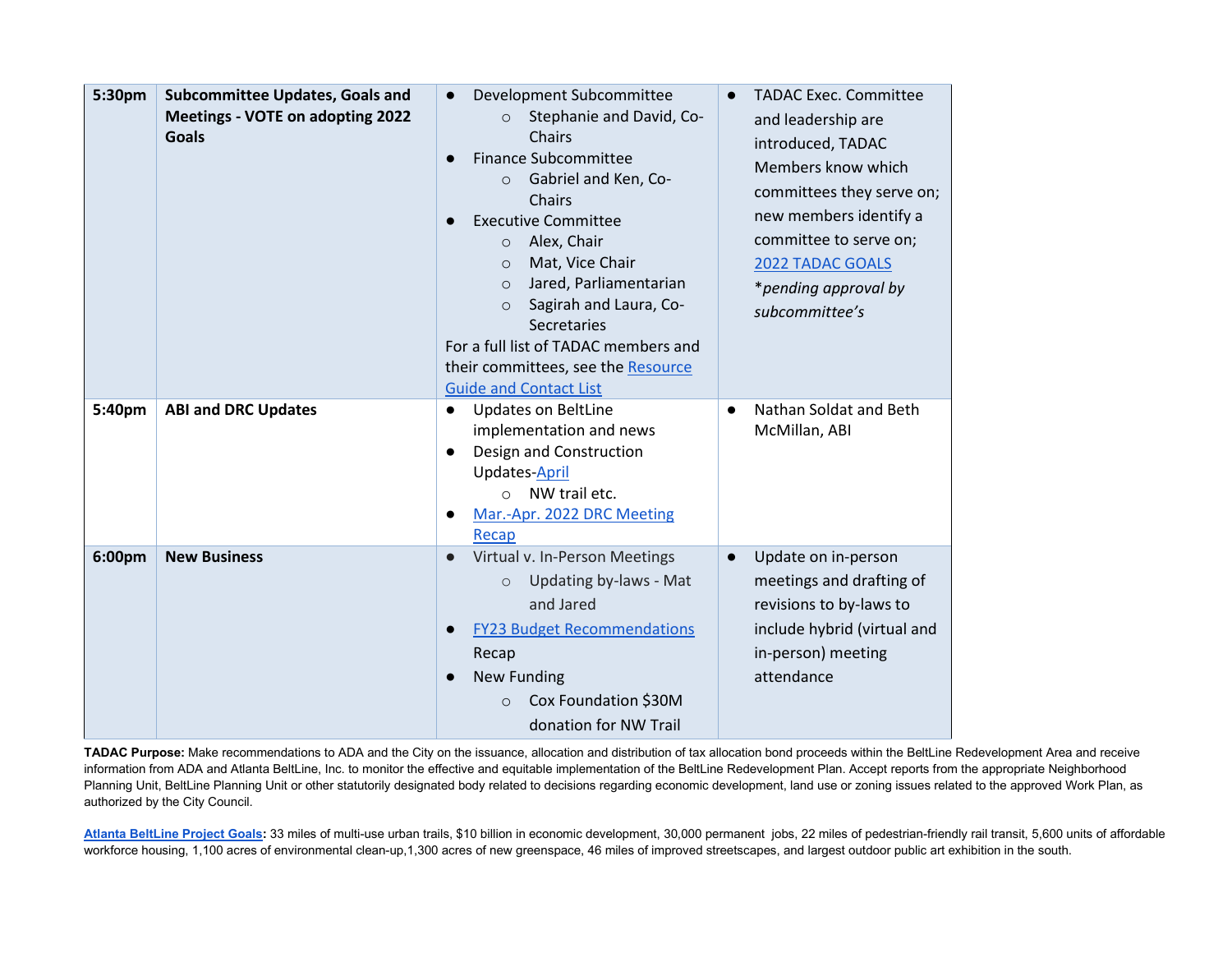|        |                                                      | US EDA/ARPA grant of<br>$\circ$<br>\$786K+ for BeltLine<br><b>Solutions Office</b><br><b>Federal Transportation</b><br>$\circ$<br>appropriation of \$5M for<br>Southside Trail (Sen.<br>Warnock and Ossoff)<br>TADAC Membership /<br>Appointments<br>Next Meetup on the Trail<br>$\bullet$<br><b>ABC Hack Your Essential</b><br>$\circ$<br>Trip - East or Westside<br>Trail bike ride/MARTA<br>(Sagirah)<br>Westside Reservoir Park<br>$\Omega$ | Members are familiar with<br>the FY23 budget<br>recommendations<br>Members are aware of<br>$\bullet$<br>new BeltLine funding<br>New members are<br>$\bullet$<br>introduced and existing<br>members help recruit new<br>members to fill vacancies<br>with a focus on<br>racial/ethnic and<br>neighborhood diversity<br>Members select a location<br>$\bullet$<br>and date/time for meetup<br>and are more connected |
|--------|------------------------------------------------------|-------------------------------------------------------------------------------------------------------------------------------------------------------------------------------------------------------------------------------------------------------------------------------------------------------------------------------------------------------------------------------------------------------------------------------------------------|--------------------------------------------------------------------------------------------------------------------------------------------------------------------------------------------------------------------------------------------------------------------------------------------------------------------------------------------------------------------------------------------------------------------|
|        |                                                      | <b>Westside Trail Segment 3</b>                                                                                                                                                                                                                                                                                                                                                                                                                 | <b>BeltLine</b>                                                                                                                                                                                                                                                                                                                                                                                                    |
| 6:25pm | <b>Upcoming Meetings and</b><br><b>Announcements</b> | <b>BAHAB</b><br>$\bullet$<br>Second Tuesday<br>$\circ$<br>quarterly, 3-5 p.m.<br><b>APAB</b><br>Third Saturday, 10-12<br>$\circ$<br>p.m.<br>Atlanta Beltline Inc.<br>All public meetings<br>$\circ$<br>available online                                                                                                                                                                                                                         | Members participate in<br>$\bullet$<br>other relevant board and<br>committee meetings as<br>available, and are more<br>informed of policy,<br>planning, and<br>development in/around<br>the BeltLine                                                                                                                                                                                                               |

**TADAC Purpose:** Make recommendations to ADA and the City on the issuance, allocation and distribution of tax allocation bond proceeds within the BeltLine Redevelopment Area and receive information from ADA and Atlanta BeltLine, Inc. to monitor the effective and equitable implementation of the BeltLine Redevelopment Plan. Accept reports from the appropriate Neighborhood Planning Unit, BeltLine Planning Unit or other statutorily designated body related to decisions regarding economic development, land use or zoning issues related to the approved Work Plan, as authorized by the City Council.